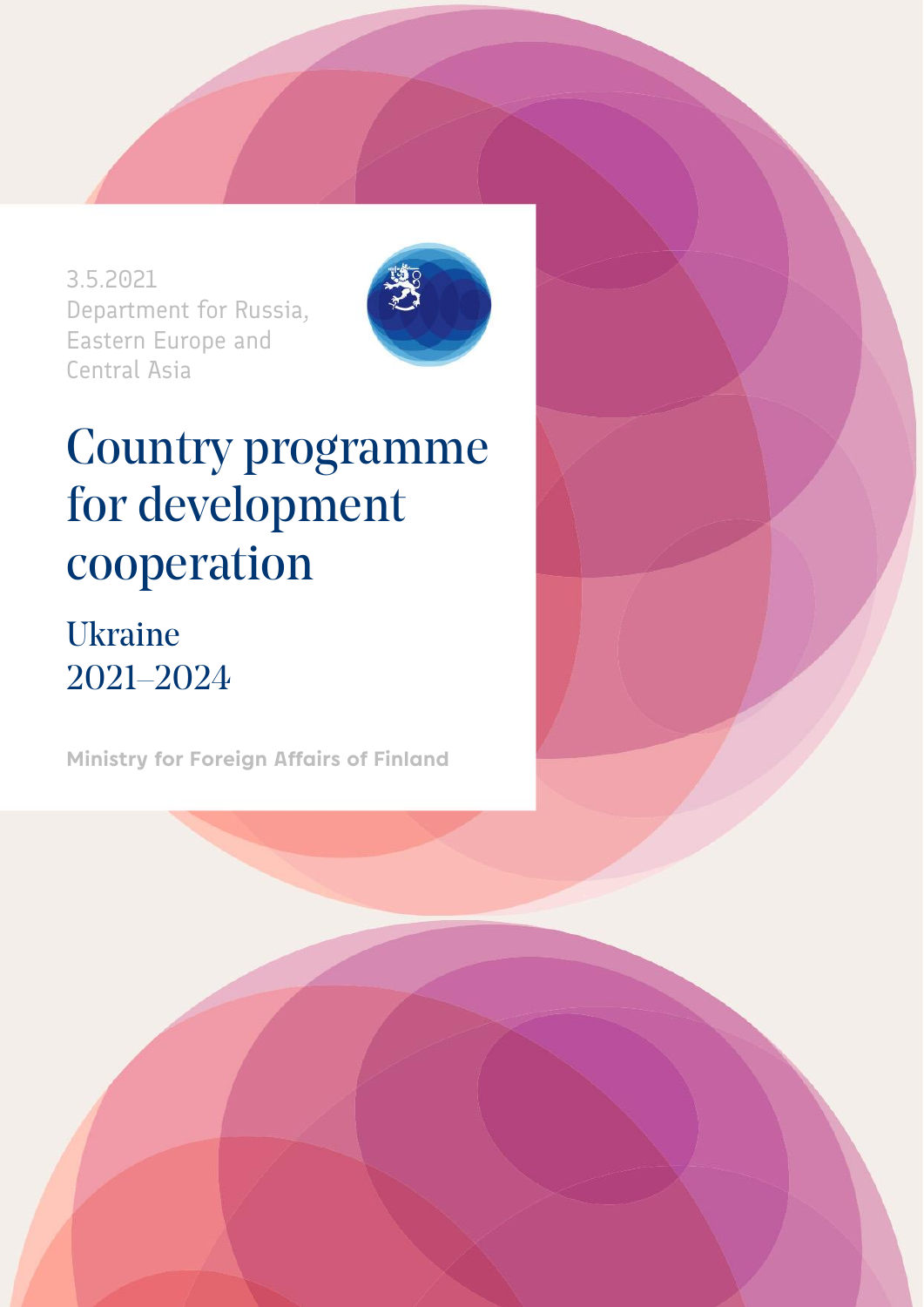### **CONTENTS**

| 1              |                                                                          |                                                                               |  |
|----------------|--------------------------------------------------------------------------|-------------------------------------------------------------------------------|--|
|                |                                                                          | IMPACT 1: Successful reforms in the quality of education and the rule of law5 |  |
|                |                                                                          |                                                                               |  |
|                |                                                                          | OUTCOME 1.1: Improved teaching practices and educational                      |  |
|                |                                                                          |                                                                               |  |
|                |                                                                          |                                                                               |  |
|                |                                                                          |                                                                               |  |
|                |                                                                          | OUTCOME 1.2: Enhanced relevance and attractiveness of vocational              |  |
|                |                                                                          |                                                                               |  |
|                |                                                                          |                                                                               |  |
|                |                                                                          | OUTCOME 1.3: Strengthened implementation of European standards                |  |
|                |                                                                          |                                                                               |  |
|                |                                                                          |                                                                               |  |
|                | IMPACT 2: Improved energy security and climate resilience of Ukraine  12 |                                                                               |  |
|                |                                                                          |                                                                               |  |
|                |                                                                          | OUTCOME 2.1: Wider uptake of modern energy efficiency (EE) and                |  |
|                |                                                                          |                                                                               |  |
|                |                                                                          | INPUTS (ONGOING AND PLANNED PROJECTS AND OTHER                                |  |
|                |                                                                          | OUTCOME 2.2: Improved meteorology and disaster risk reduction services16      |  |
|                |                                                                          |                                                                               |  |
|                |                                                                          |                                                                               |  |
|                |                                                                          |                                                                               |  |
| $\overline{2}$ |                                                                          |                                                                               |  |
|                | 2.1                                                                      |                                                                               |  |
|                | 2.2                                                                      |                                                                               |  |
|                | 2.3                                                                      |                                                                               |  |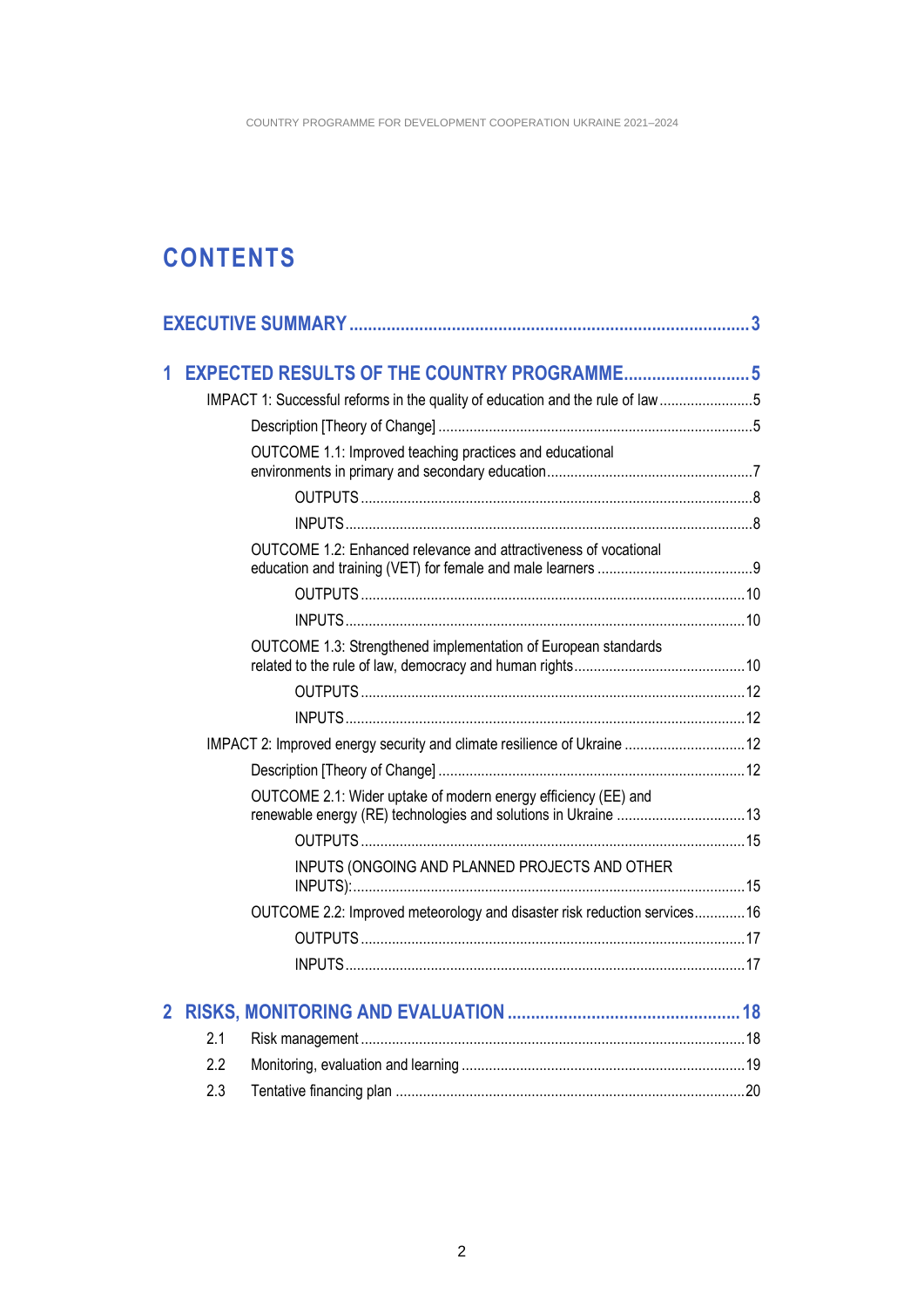#### <span id="page-2-0"></span>**EXECUTIVE SUMMARY**

Since 2014, illegal annexation of Crimea by Russia and conflict in eastern Ukraine have endangered security in Europe and threatened the basis for multilateral cooperation. In addition to supporting the efforts to solve the conflict and restoring Ukraine's control over its territories, it is crucial for Finland to support Ukraine's reform process in order to have a stable, prosperous and democratic Ukraine as our nextdoor neighbour. Despite the challenging circumstances, Ukraine has been able to implement an ambitious reform programme with the potential to permanently transform the country. Reforms have brought concrete benefits for ordinary Ukrainians and enhanced the resilience of the society and capabilities to tackle various threats and challenges. However, these reforms are still unfinished and Ukraine needs further international support and assistance. Constant commitment and ownership by Ukraine is also required to continue the implementation of the reforms and to preserve the achieved results.

This Country Programme aligns with the new Ukraine Country Strategy 2021–2024 and is a continuation of the bilateral development cooperation as defined in the 2018– 2022 Strategy with the necessary updates, reformulations and a widening of cooperation.

Finland will continue multi-year programming of development cooperation with Ukraine. The Country Programme is based on the development policy and foreign and security policy objectives of Finland and Finland's broader Country Strategy for Ukraine. The Country Programme specifically contributes to the Country Strategy goal of improving the living conditions of the people and enhancing the resiliency of the society in Ukraine. Finland's bilateral cooperation will contribute to the following impacts: 1. Successful reforms in the quality of education and the rule of law; and 2. Improved climate change mitigation and adaptation.

The first impact contributes to the strengthened resilience of Ukrainian society. Improvements in the quality of education contribute to the cohesion and sustainable development of the society. Reforms to the rule of law are crucial in order to strengthen good governance and the independence of the judiciary, increase the accountability of institutions, empower women and enhance the respect for human rights. At the core of this impact is the aim to ensure that all reforms are designed and implemented with a strong basis on the international and European human rights framework and other relevant international standards.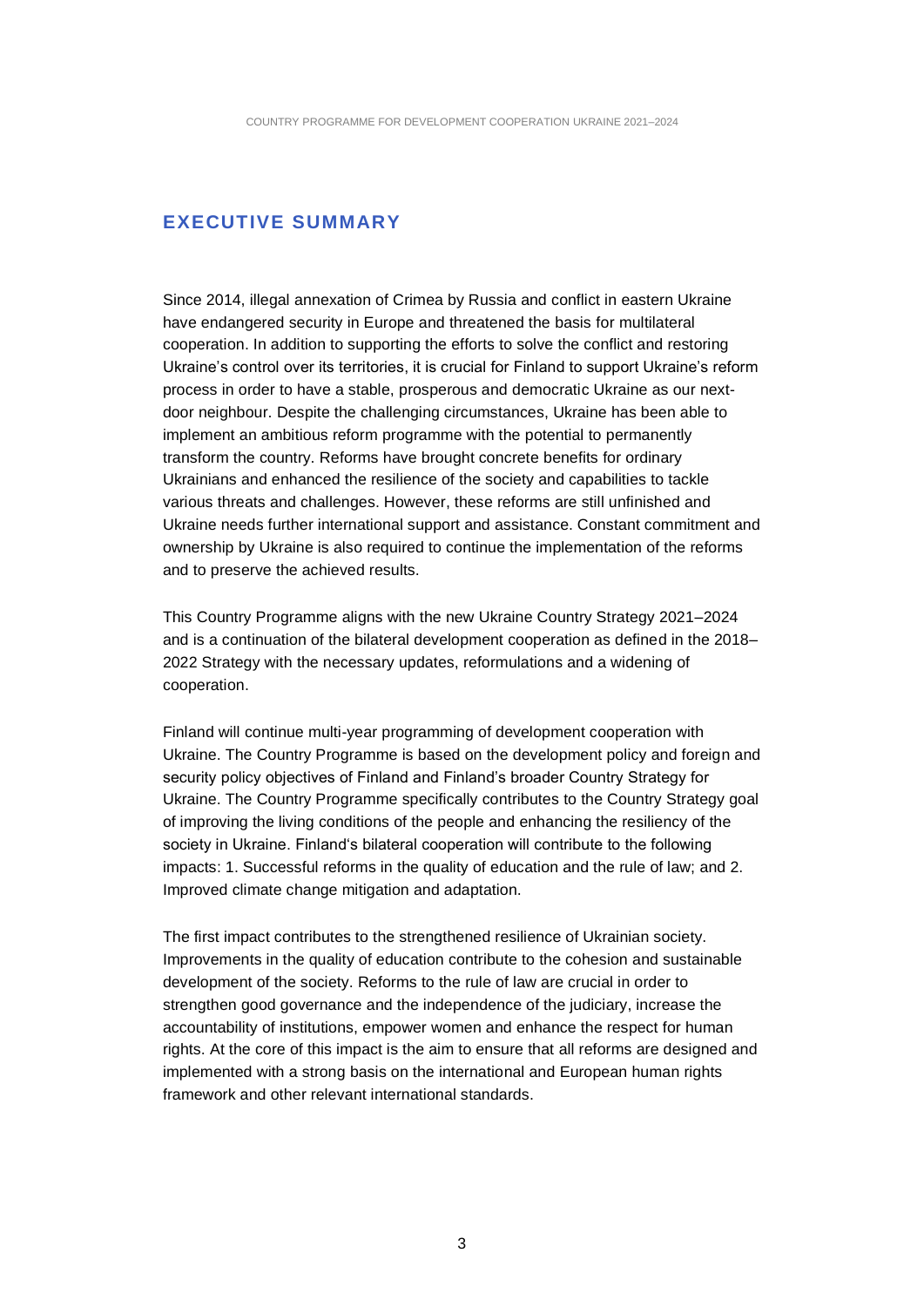The second impact contributes to improved energy security and climate resilience of Ukraine. Wider uptake of modern energy efficiency and renewable energy technologies and solutions in Ukraine need to be done. This means improved capacity of public and private actors in designing and implementing energy efficiency and renewable energy investments in Ukraine as well as strengthened cooperation and knowledge exchange between Finnish and Ukrainian institutions and enterprises in the energy sector. Improved capacities in meteorology strengthen weather and disaster risk reduction services.

The COVID‐19 pandemic affects both Finland and Ukraine. This has had implications on the work of ongoing projects and future plans. During the pandemic, projects and programmes need to be flexible given the changing conditions and needs.

This section presents the expected results of the Country Programme by impact area. The Country Programme is based on the context analysis presented in the Country Strategy for Ukraine.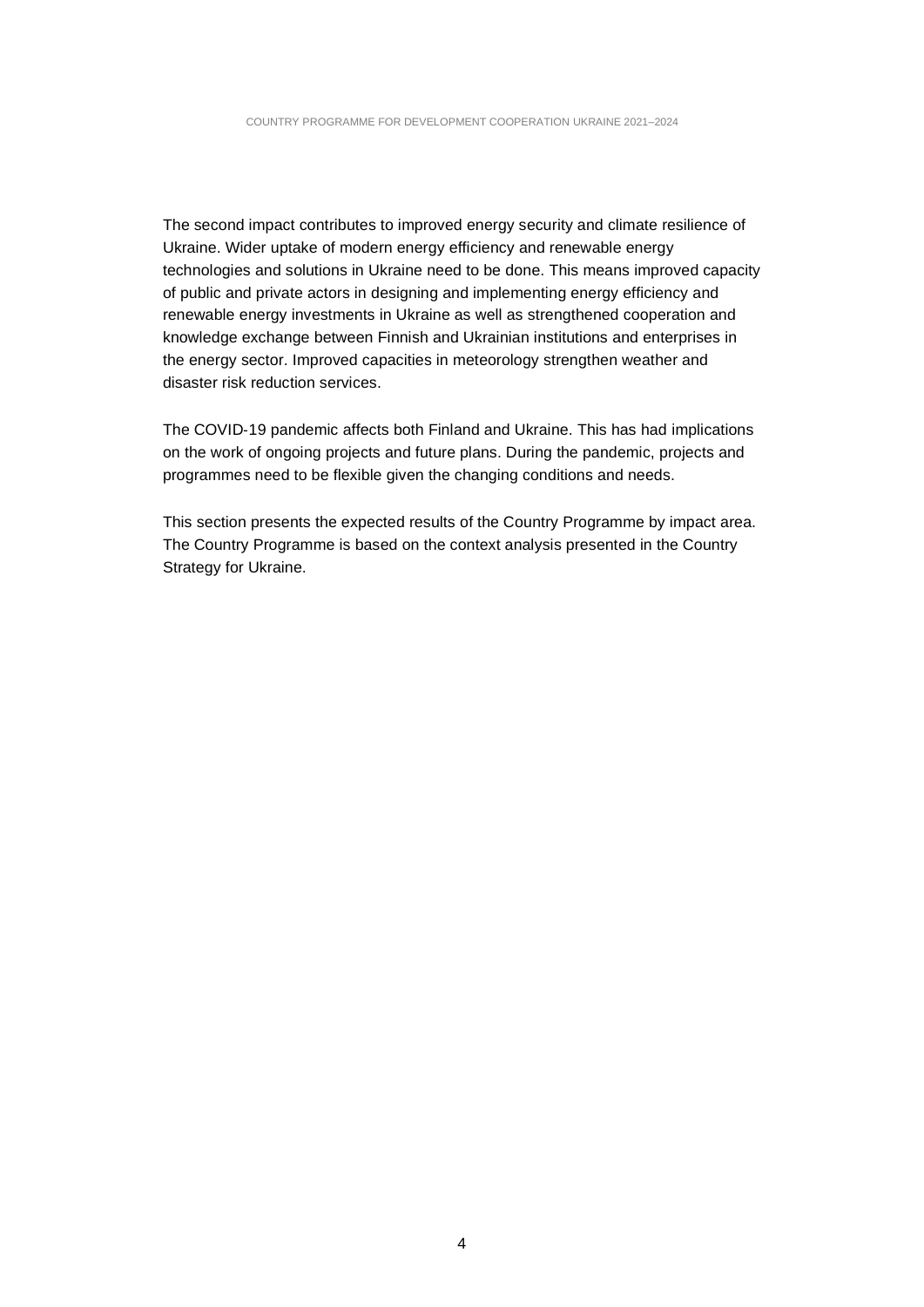## <span id="page-4-0"></span>**1 Expected Results of the Country Programme**

### <span id="page-4-1"></span>**IMPACT 1: Successful reforms in the quality of education and the rule of law**

<span id="page-4-2"></span>**(SDG 4, TARGETS 4.1, 4.3, 4.4, 4.c, 4.5; SDG16, TARGETS 16.3, 16.7, 16.10, 16.a)**

### **Description [Theory of Change]**

One of the strategic goals of Finland's Country Strategy for Ukraine 2021–2024 is to 'enhance the resilience of the society and improve the living conditions of the people'. Support to reforms on education and the rule of law are seen as key instruments to reach this strategic goal. The impact is closely linked with the Sustainable Development Goal 4 on Quality Education and the SDG16 on Peace, Justice and Strong Institutions, which promote peaceful and inclusive societies for sustainable development.

The rule of law is the bedrock of sustainable, just, inclusive and peaceful societies, and quality education has a significant role in reaching this goal. In the Ukrainian context, the educational reforms and reforms in the area of the rule of law, democracy and human rights are closely linked together. The ongoing COVID-19 pandemic and armed conflict in eastern Ukraine are both causing disruptions to children's education. Moreover, security, economic and political constraints in Ukraine contribute to persistent shortcomings in the country's justice system and the efficiency of public administration at central and local levels, and result in limited institutional capacity to carry out the reforms. In addition, Ukraine is a multi-ethnic nation in which the protection of minority rights and the fight against other kinds of discrimination in all spheres of life require particular attention to enhance social cohesion. This means that issues standing in the way of *de facto* equity need to be addressed through both the education sector and when developing legislation and implementing human rights in the country.

Finland's support to Ukrainian education reform(s) is based on an understanding that education is a central factor for eradicating social inequalities, enhancing new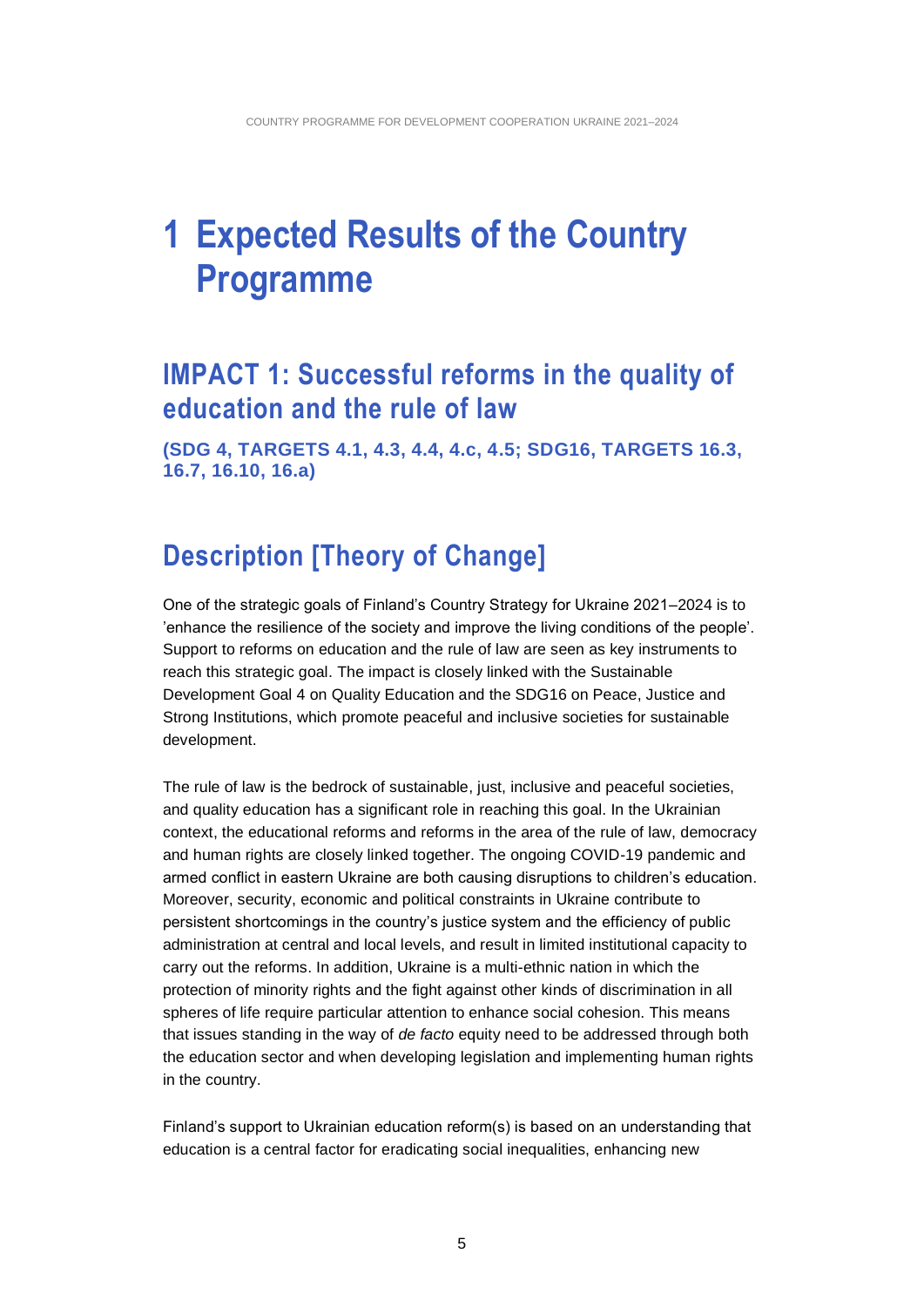opportunities and increasing the resilience of individuals and the society at large. A central principle of 'leave no one behind' emphasises the responsibility of the state and other key actors to secure equal opportunities for access to quality education for both urban and rural populations regardless of their social status, area of residence, gender or ethnicity. Through its support to Ukraine, Finland contributes to the transformation of education so that the society will be provided with up-to-date knowledge and skills that are needed to foster social equality and inclusion and that will enable people to pursue careers of their choice, while simultaneously responding to the needs of employers. To foster modern, quality education, Finland emphasises updating and developing the pedagogical skills of teachers and educators, up-to-date curricula, the role of high quality teaching and learning materials, and the introduction of digital tools to facilitate teaching and learning.

The need for support to education reforms in Ukraine is evident. To increase the impact of its support, Finland seeks to continue development cooperation in the education sector bi-laterally and with development partners such as the European Union (EU), other donors and implementing agencies, and seeks opportunities to continue and enlarge the cooperation. The spirit of Team Europe is interwoven into the Finnish approach and solutions on how to best achieve the development results set out in this Country Programme. Finland works in cooperation with competent authorities such as the Ministry of Education and Science of Ukraine (MoES) and regional and local education authorities and institutions. Finland also seeks to identify opportunities for exporting education within the framework of development cooperation, as it has, for example, with several EdTech companies that can potentially add value to the modernisation of Ukrainian education.

To contribute to the impact, the following outcomes have been defined: (1) Improved teaching practices and educational environments in primary and secondary education, (2) Enhanced relevance and attractiveness of vocational education and training (VET) for female and male learners, and (3) Strengthened implementation of European standards related to the rule of law, democracy and human rights. It is worth noting that the planning for the education sector for the upcoming years will continue even after acceptance of this programme and thus, new initiatives will be added to its content.

In addition to the concrete development interventions, Finland will engage in active policy dialogue with the Ukrainian government, the Ministry of Education and Science of Ukraine, the European Union and the wider donor community through different mechanisms such as Finland's co-chairmanship of the Sector Working Group on Education and Science of the Ukrainian government for international technical assistance (IAT). As part of its policy dialogue, Finland supports development of coherent and inclusive state policies towards national minorities to enable them to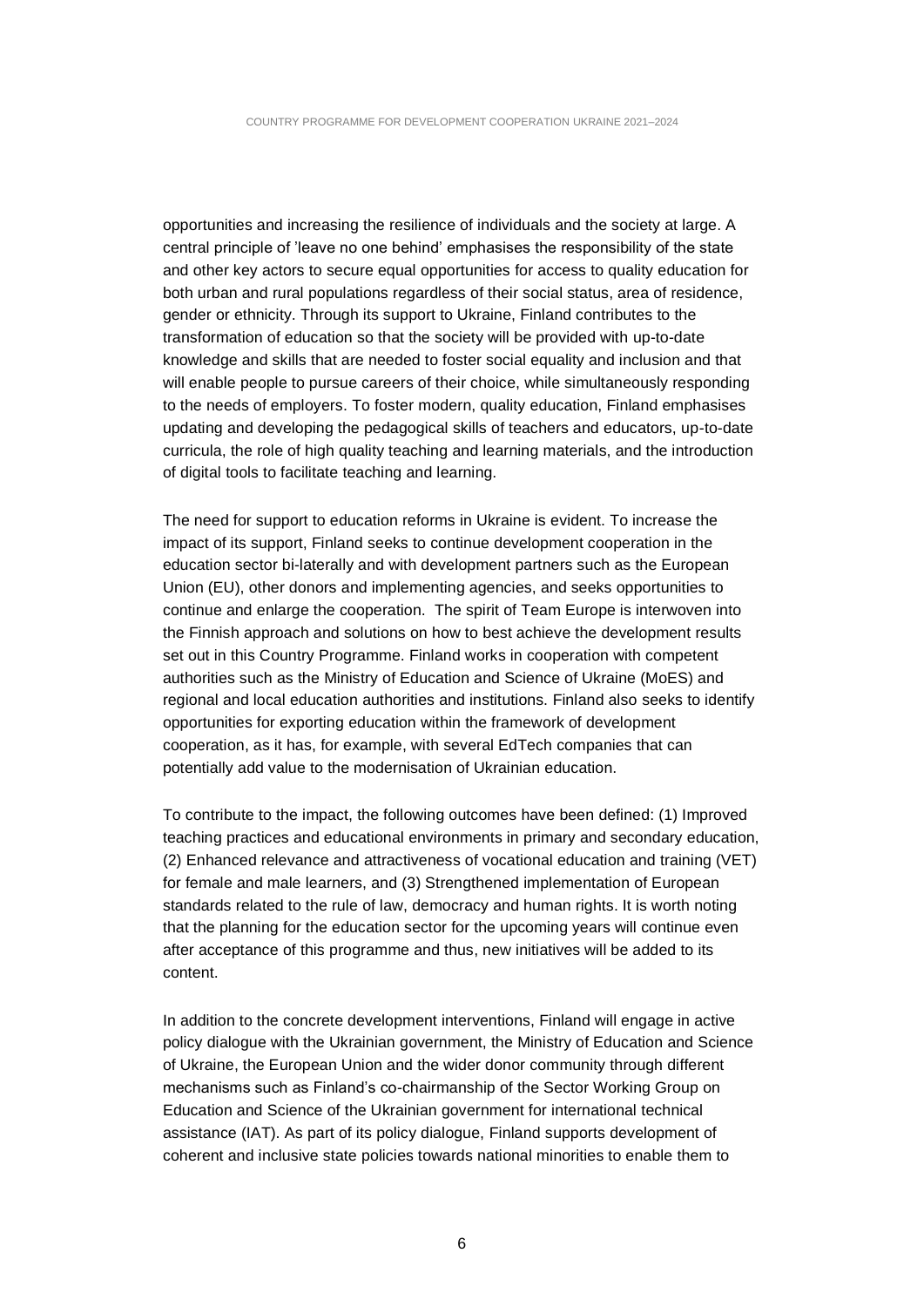fully participate in social and economic development of the society. Additionally, Finland pays special attention to eliminating gendered bias in education and to promoting the inclusiveness of education.

### <span id="page-6-0"></span>**OUTCOME 1.1: Improved teaching practices and educational environments in primary and secondary education**

Teaching practices have a great impact on learning in conjunction with the educational environments in which teaching takes place. The following outputs have been identified that contribute to the outcome:

1.1.1. Strengthened pedagogical competencies of teachers and educators, and 1.1.2. Enhanced teaching and learning tools to support reformed curricula, L2 teaching, and digital pedagogy.

Pedagogical competences of teachers and educators as well as their limits, are decisive factors when selecting teaching methods. Modern education that emphasises learning outcomes and competences obtained through education, shift the focus of the education process to a learner and his or her special needs as the learner. The transformation from teacher-centred to learner-centred teaching calls for new conceptualisation of the role of the teacher and pedagogical tools that enable the transformation. However, to implement a new understanding of education and pedagogy requires tools to facilitate the change. Digital tools are an integral part of modern education, and have become a necessity due to the COVID-19 pandemic. Finland contributes to the implementation of the Strategic Framework of School Education Digitalization by the Ministry of Education and Science of Ukraine. In addition, no transformation of education is possible without updated curricula. Thus, it is important not to focus on digital tools alone, even though the infrastructure and software matters, but to understand that these are only tools that enable the facilitation of learning when used appropriately.

A key challenge in relation to access to quality education is existing regional disparities and the particular needs of minority children and children with special learning challenges. The ongoing decentralisation reform may result in education providers at local level being even more dependent on the scarce financial resources of local communities, and may widen regional disparities in education quality. Finland supports the development of Ukrainian language instruction for the teaching and learning of Ukrainian as a second language (L2) to enhance the inclusiveness of education for children speaking a minority language.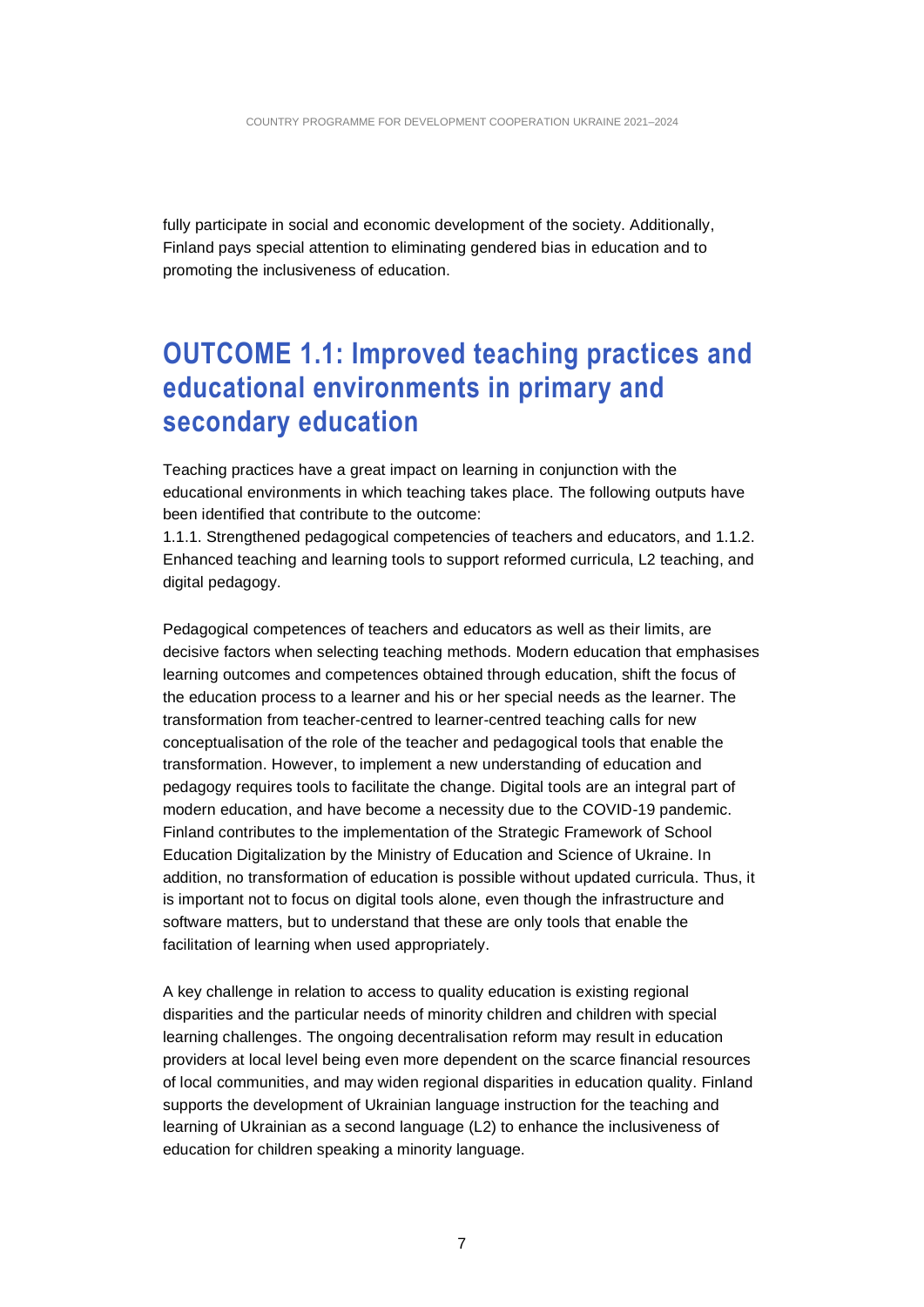To ensure that education is accessible to all, there is also a need to address the concerns related to the different treatment and legal gaps in the protection of equal access to quality education. Policy dialogue will be used to address the particular challenges to be solved, especially for children with disabilities and minority children. In addition, Finland will engage in the development and inclusion of Comprehensive Sexuality Education in the school curriculum via its policy dialogue in collaboration with the United Nations Population Fund (UNFPA) and other key actors in the field.

#### <span id="page-7-0"></span>**OUTPUTS**

**1.1.1: Strengthened pedagogical competencies of teachers and educators 1.1.2: Enhanced teaching and learning tools to support reformed curricula, L2 teaching, and digital pedagogy**

#### <span id="page-7-1"></span>**INPUTS**

- Finland's support to the Ukrainian school reform 'Learning together' project, implemented by the Finnish consulting company FCG International, EUR 6 million (2018–2022). The EU contributed EUR 2 million to introduce the language component (Ukrainian as L2) into the project, increasing the total budget to EUR 8 million.
- Explore the potential to expand delegated cooperation with the EU, especially in the field of digitalisation of education and the development of the pedagogical skills of teachers and educators in a digital environment. The scope of the educational sector support will increase especially in terms of e-learning, possibly with the EU and/or other donors or agencies.
- Finland's active policy dialogue with the EU, the Member States and other key actors such as the United Nations International Children's Emergency Fund (UNICEF) in support of education reforms.
- To support the outcome, synergies with education export and the private sector and other available funding instruments, such as the Institutional Cooperation Instrument (ICI), Finnfund and Finnpartnership will be utilised. Additionally, the Local Cooperation Fund (LCF) is used to support the quality of education in collaboration with Ukrainian civil society organisations.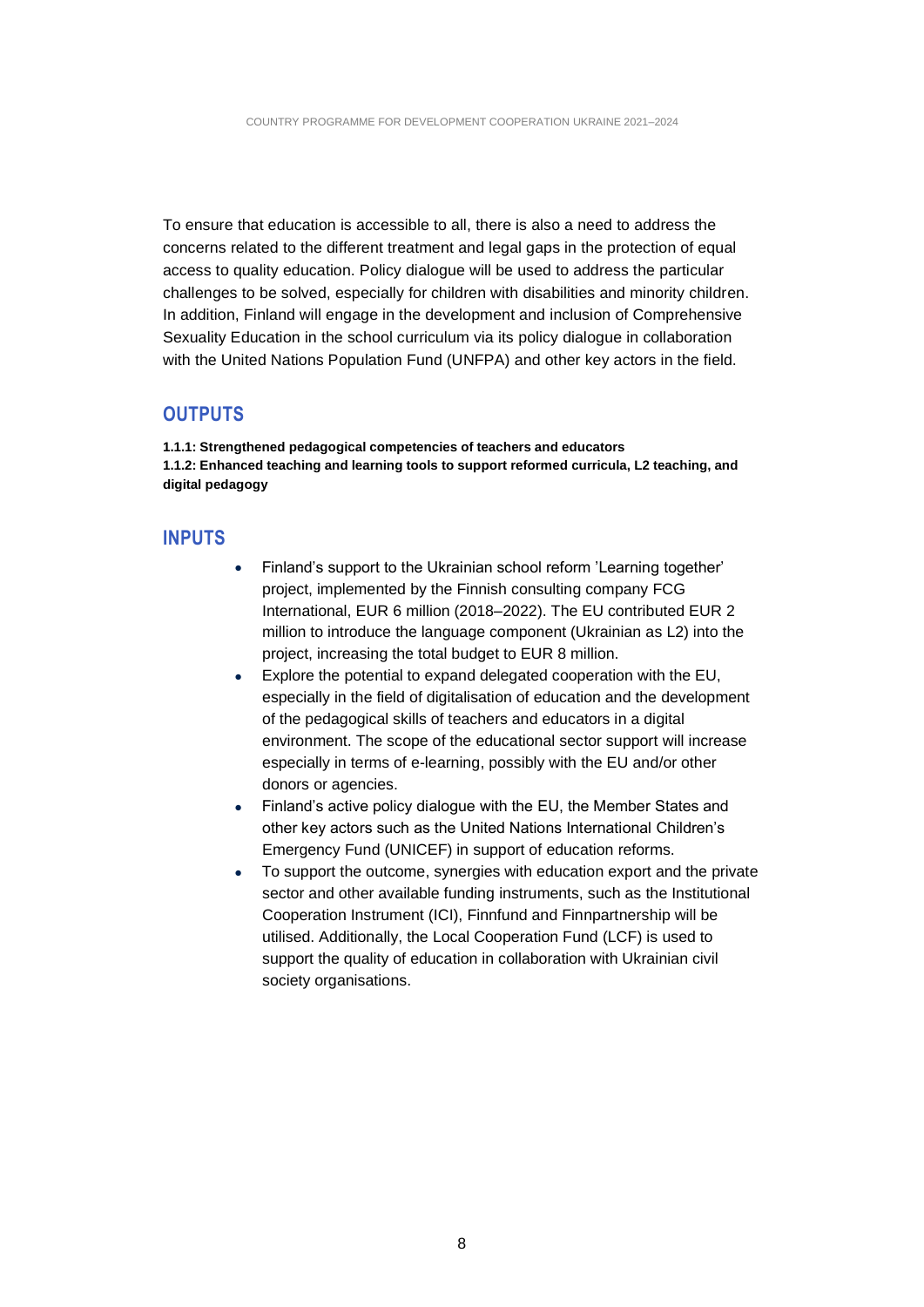### <span id="page-8-0"></span>**OUTCOME 1.2: Enhanced relevance and attractiveness of vocational education and training (VET) for female and male learners**

Finland's support contributes to enhanced relevance and attractiveness of vocational education and training for female and male learners. Finland's assistance to this outcome is channeled through a multi-donor action (MDA) to support the Ukrainian reform of the VET system and to align with the objectives of Ukraine's VET reform. The VET reform is aimed at modernising the VET system, creating the conditions for modern teaching and learning, and improving the quality and attractiveness of VET and its relevance to the labour market.

The Torino Process 2018–2020 highlighted the need to shift the VET sector from traditional to modern, student-centred, flexible VET systems, and this is reflected in the New Ukrainian School and Modern VET Concept in Ukraine.

Finland's support is focused on the following outputs: a revised and up-to-date system of professional and educational qualifications and curricula and trained teachers and school managers who put the VET reform into practice.

Revised qualifications form the basis for updating VET curricula. In modern VET education, employers play an important role in communicating and defining competences that are needed in the working life. The development of qualifications is one of the key platforms in which such knowledge can be obtained and applied for use by the VET sector. Competence-based education is further adapted to curricula development. The implementation of the VET reform, however, is not limited to new qualifications and curricula. Teachers play a key role in making the reform operational. Finland will offer teacher training to equip teachers with the necessary skills and knowledge that are required to implement the reform in VET institutions. School managers also play a central role in providing an appropriate working environment for teachers and in applying the necessary changes to school management.

Finland provides technical support through its National Agency for Education (EDUFI) for developing these outputs. EDUFI is cooperating with the Omnia Education Partnerships (OEP) consortium to comprehensively utilise the expertise of the Finnish education sector in the multi-donor action. The technical assistance supports Ukraine's VET reform based on its needs and priorities while utilising the best practices of VET development in Finland and the European Union.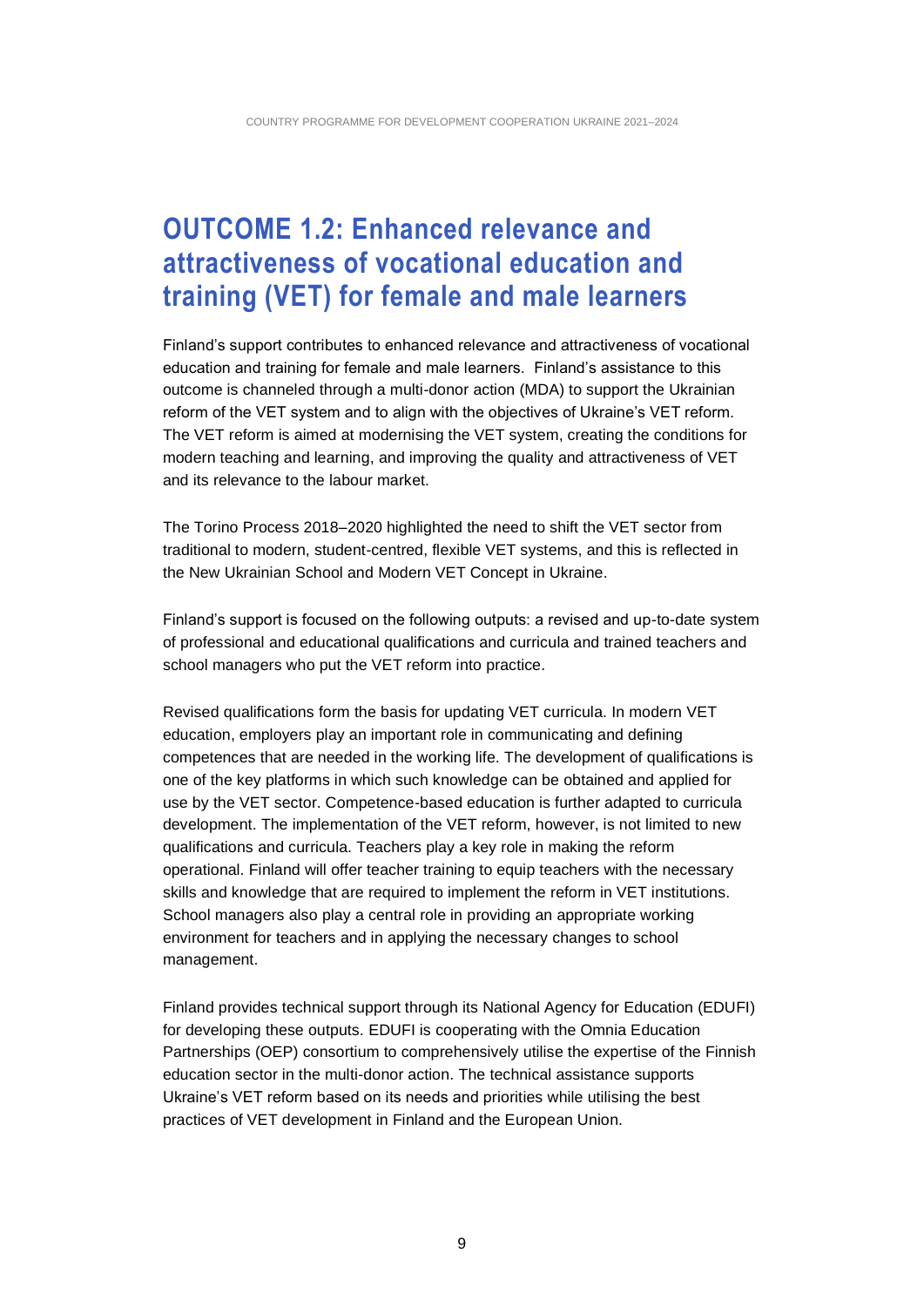In its policy dialogue, Finland will pay specific attention to the participation of women and girls in technical and vocational education and training (TVET) and will address gendered norms and practices that affect negatively girls' educational and work–life choices and opportunities. Dominant gendered norms in the society carry strong assumptions of women's suitability for particular occupations. Teachers and educators, as well as teaching materials, have an important role in either strengthening or challenging the existing gender gap that has led to unfavorable outcomes for women. Training teachers and educators and supporting curriculum development provide platforms for addressing such gender biases and suggesting tools to eradicate them.

#### <span id="page-9-0"></span>**OUTPUTS**

**1.2.1: Revised and up-to-date system of professional and educational qualifications, and curricula**

<span id="page-9-1"></span>**1.2.2: Trained teachers and school managers who put the VET reform into practice**

#### **INPUTS**

- Finland's support to the EU4Skills multi-donor action (2019–2023). EU4Skills is a multi-donor action with financial support from the European Union of EUR 16 million, along with EUR 2 million from Finland, EUR 2 million from Germany, EUR 1 million from Poland and a contribution from Estonia. The total support is EUR 21 million.
- EDUFI is implementing the following four results areas of the project: development of qualifications, curriculum development, teacher training and school manager training.
- Finland's active policy dialogue together with the EU and the Member States in support of education reforms.
- Synergies with related education export and private sector financing instruments will be explored. In addition, the local cooperation fund may be used to complement the bilateral cooperation activities.

### <span id="page-9-2"></span>**OUTCOME 1.3: Strengthened implementation of European standards related to the rule of law, democracy and human rights**

Support to reforms related to human rights, democracy and the rule of law are critical considering Finland's broader strategic priorities in the country. In the area of development cooperation and policy, Finland's main contribution will be the support to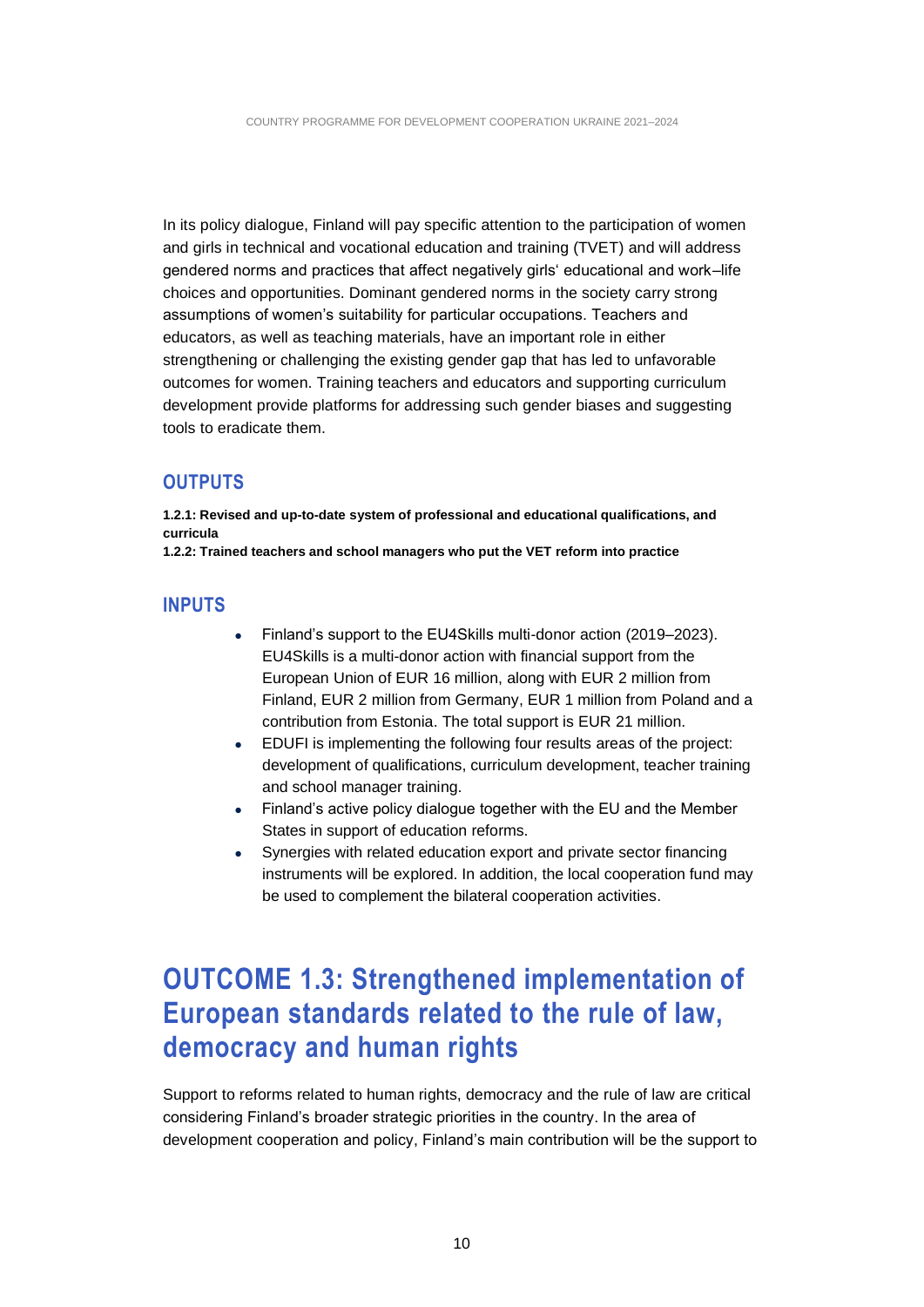the work of the Council of Europe in Ukraine, which is a key actor in the country working closely with the Government of Ukraine to promote reforms in this sector.

The Council of Europe Action Plan for Ukraine 2018–2022 is a strategic instrument aiming to support Ukraine in its efforts to bring legislation, institutions, and practice more in line with European standards in the areas of human rights, the rule of law, and democracy, in order to meet its obligations as a member state of the Council of Europe. The present Action Plan is based, to a large extent, on the Council of Europe's recent recommendations, resolutions and findings, and on the results of the previous Council of Europe Action Plan for Ukraine. It also takes into account the challenges identified in the country and reflects the priorities of the reforms in the country.

The Action Plan is also a good way for Finland to promote its own objectives, such as the rules-based order, the fight against impunity and for gender equality, which is a priority also in the Council of Europe Action Plan. A key focus in this area is to ensure that the necessary legislation is adopted for ratifying the Council of Europe Convention on Preventing and Combating Violence against Women and Domestic Violence (Istanbul Convention). The Action Plan also includes actions to improve access to justice for women and to prevent and investigate alleged cases of torture and ill-treatment. Furthermore, the Action Plan aims to enhance the effectiveness of the European Convention on Human Rights system in the country and to strengthen the capacities of the national ombudsman institution to monitor and report on human rights violations and to promote human rights.

In addition to the Council of Europe, Finland's assistance to the reforms in the area of the rule of law, democracy and human rights includes support to the European Union Advisory Mission (EUAM) in Ukraine. EUAM has worked in the country since 2014 to expedite a sustainable reform of the civilian security sector, providing strategic advice and hands-on support for specific reform measures in accordance with EU standards and international principles of good governance and human rights. Furthermore, to strengthen the consideration of questions related to gender and equality in the relevant reforms, Finland has seconded a gender expert to the Council's Kyiv office.

Finland will also consider support to the Council of Europe's Action Plan for Ukraine for its next programme period, provided that a new action plan is adopted.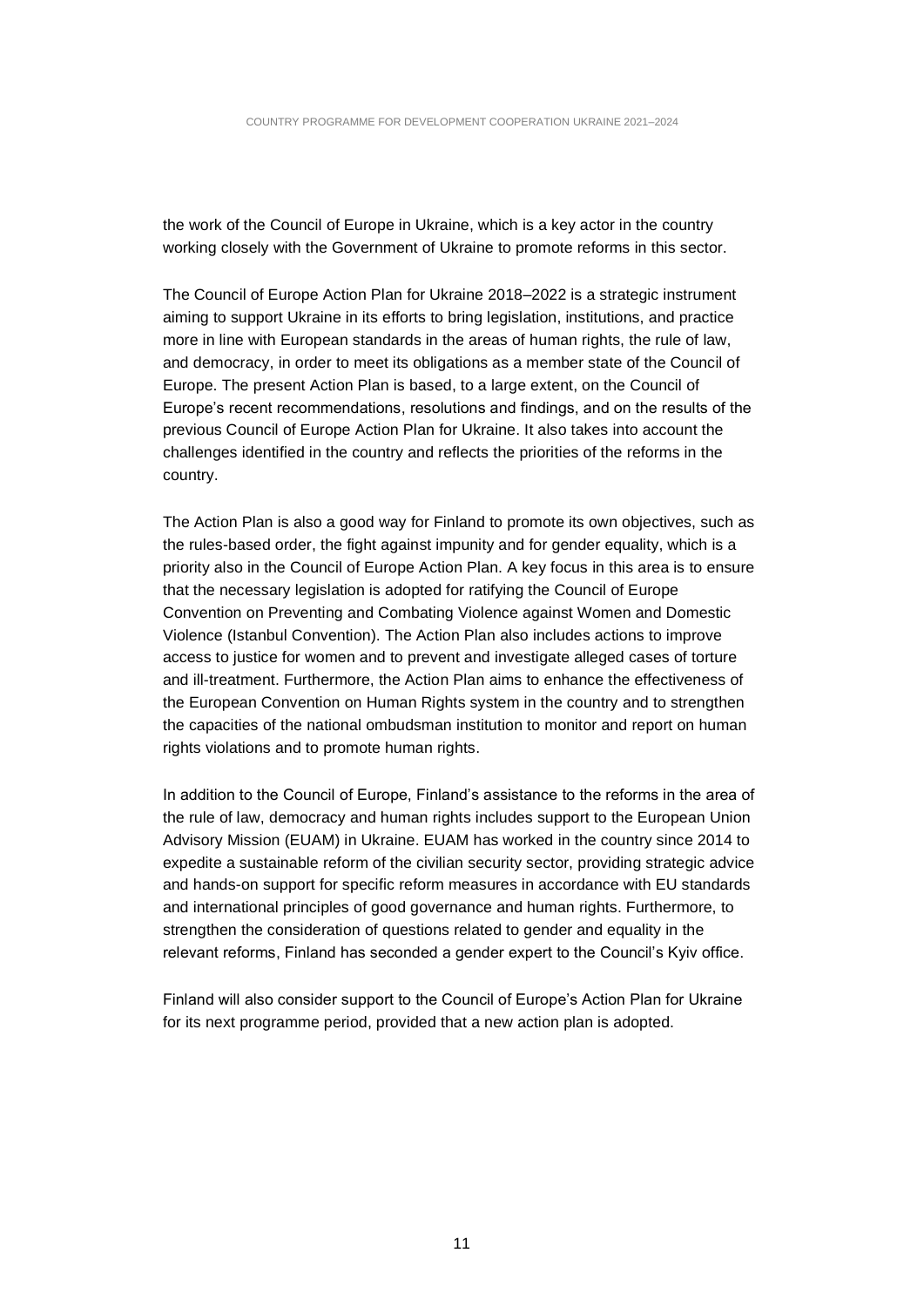#### <span id="page-11-0"></span>**OUTPUTS**

<span id="page-11-1"></span>**1.3.1: Effective implementation of the Council of Europe Action Plan for Ukraine 2018–2022**

#### **INPUTS**

- Council of Europe Action Plan for Ukraine 2018–2022; total budget of EUR 29.5 million, Finnish contribution of EUR 0.5 million in 2018 and EUR 0.5 million in 2021.
- If a new Council of Europe action plan is adopted from 2023 onwards, EUR 0.5 million per year.
- Policy dialogue in cooperation with the European Union.

### <span id="page-11-2"></span>**IMPACT 2: Improved energy security and climate resilience of Ukraine**

**(SDG 1, TARGET 1.5; SDG 7, TARGETS 7.2, 7.3, 7a; SDG 11, TARGET 11.5; SDG 13, TARGETS 13.1, 13.3; SDG 15, TARGETS 15.2, 15.b)**

### <span id="page-11-3"></span>**Description [Theory of Change]**

The Ukrainian economy is based on the exports of agriculture products and other low value-added raw materials, such as steel and minerals. Heavy industry and other infrastructure are mainly from the Soviet era, resulting in one of the most energyintensive economies in the world. The cultivation techniques rely on the unilateral use of crops with heavy use of fertilisers and pesticides. Climate-driven changes such as higher temperatures lead to water deficiencies and will put the country's food security and economic growth at risk. The vulnerability of the population, which is largely urban, is magnified by infrastructure deficiencies such as an ageing and fragile housing stock and limited water supply. The energy sector is responsible for nearly all of the greenhouse gas emissions, followed by manufacturing and construction.

The efforts under this impact aim to contribute to energy security and self-sufficiency and, hence, to enhance the energy independence of Ukraine. Improvements to the energy system will help Ukraine in part to promote sustainable development and take actions to mitigate climate change, which in turn will contribute to achieving the goals of the Paris Climate Agreement. This work should also be linked to the European Green Deal policies. Ukraine has expressed an interest in aligning its legislation with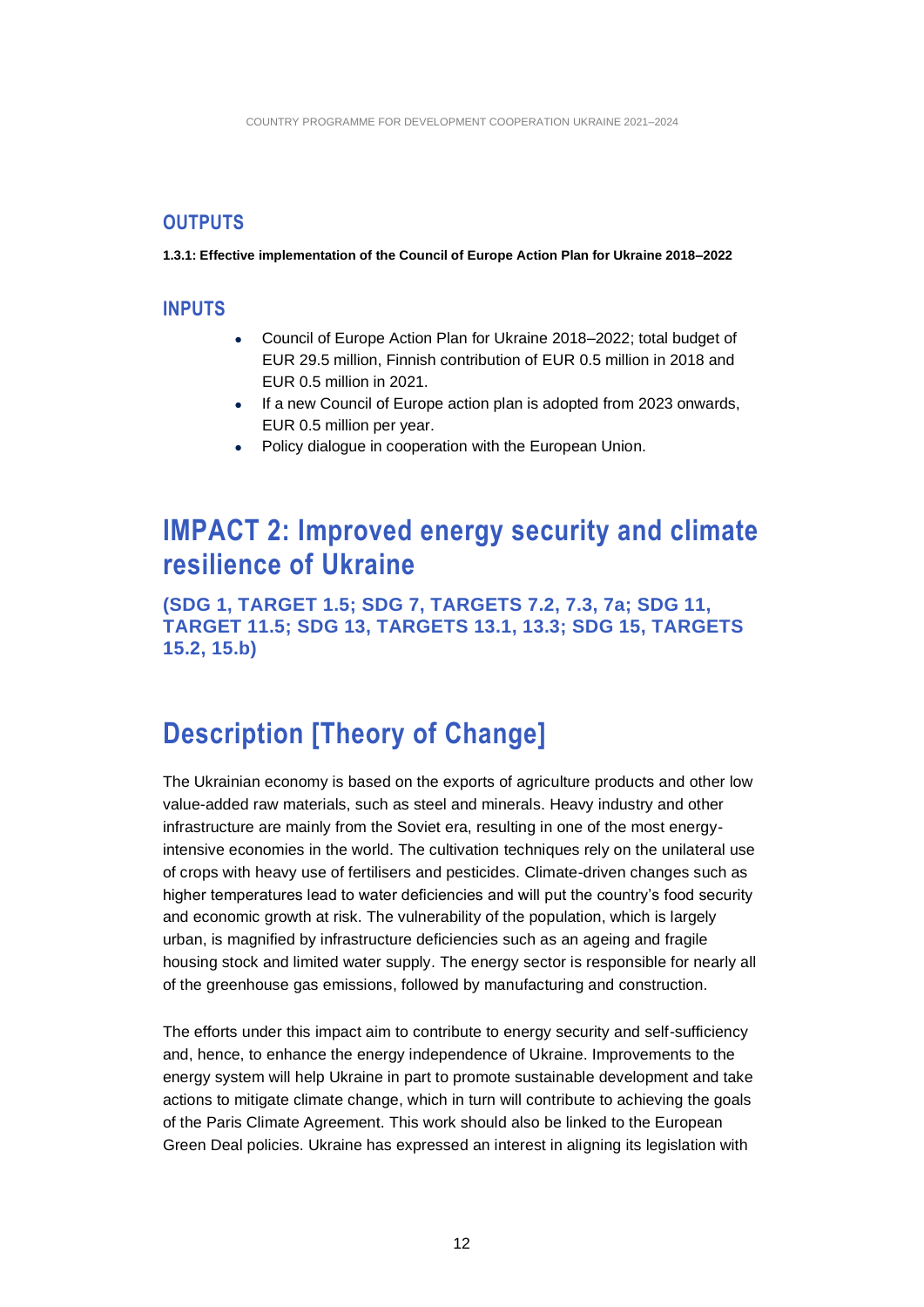the European Green Deal and an EU–Ukraine task force has been formed to support this purpose.

Climate change will increase the frequency and severity of extreme weather events. Ukraine is vulnerable to natural hazards such as floods, extreme temperatures, droughts and storms. During the past ten years, natural hazards related to weather and water conditions have affected the lives of millions of people. The economic damage to different sectors is enormous. Early action can often prevent a hazard from turning into a human disaster by preventing the loss of life and by reducing the economic and material impacts. Modern weather and warning services improve the resilience of the society. Improved capacities to produce high-quality weather and climate information will help countries to respond to the elevated climate-related risks and to support diverse sectors, such as agriculture and aviation, to better adapt to the impacts of climate change.

In Ukraine, forests have an effect on climate, the hydrological regime of the soil and the environment, the retention of surface [soils,](http://www.encyclopediaofukraine.com/display.asp?linkpath=pages%5CS%5CO%5CSoils.htm) and the composition of [flora](http://www.encyclopediaofukraine.com/display.asp?linkpath=pages%5CF%5CL%5CFlora.htm) and [fauna.](http://www.encyclopediaofukraine.com/display.asp?linkpath=pages%5CF%5CA%5CFauna.htm) Forests also have an enormous economic and esthetic importance. Sustainable forestry has a significant role in climate change adaptation and mitigation. A Memorandum of Understanding between the Natural Resources Institute Finland (Luke) and the Ukrainian Research Institute of Forestry and Forest Melioration was signed in 2020. The target is to start institutional cooperation between forest authorities during the programme period. There is also commercial interests such as bioenergy development from forest residues, where Finland has strong experiences, and this could provide synergies with other energy efficiency and renewable energy projects. At this time, the forest reforms are still pending and policy discussions are continuing before, and these must be completed before starting any actual cooperation. Many other donors such as the World Bank and the European Union have forest cooperation on their agendas.

### <span id="page-12-0"></span>**OUTCOME 2.1: Wider uptake of modern energy efficiency (EE) and renewable energy (RE) technologies and solutions in Ukraine**

A strong dependency on oil, coal and gas imports combined with inefficient energy production, transportation and supply sectors means that reducing energy demand is a great priority for the country. Furthermore, many district-heating systems and water treatment plants in Ukraine suffer from years of underinvestment.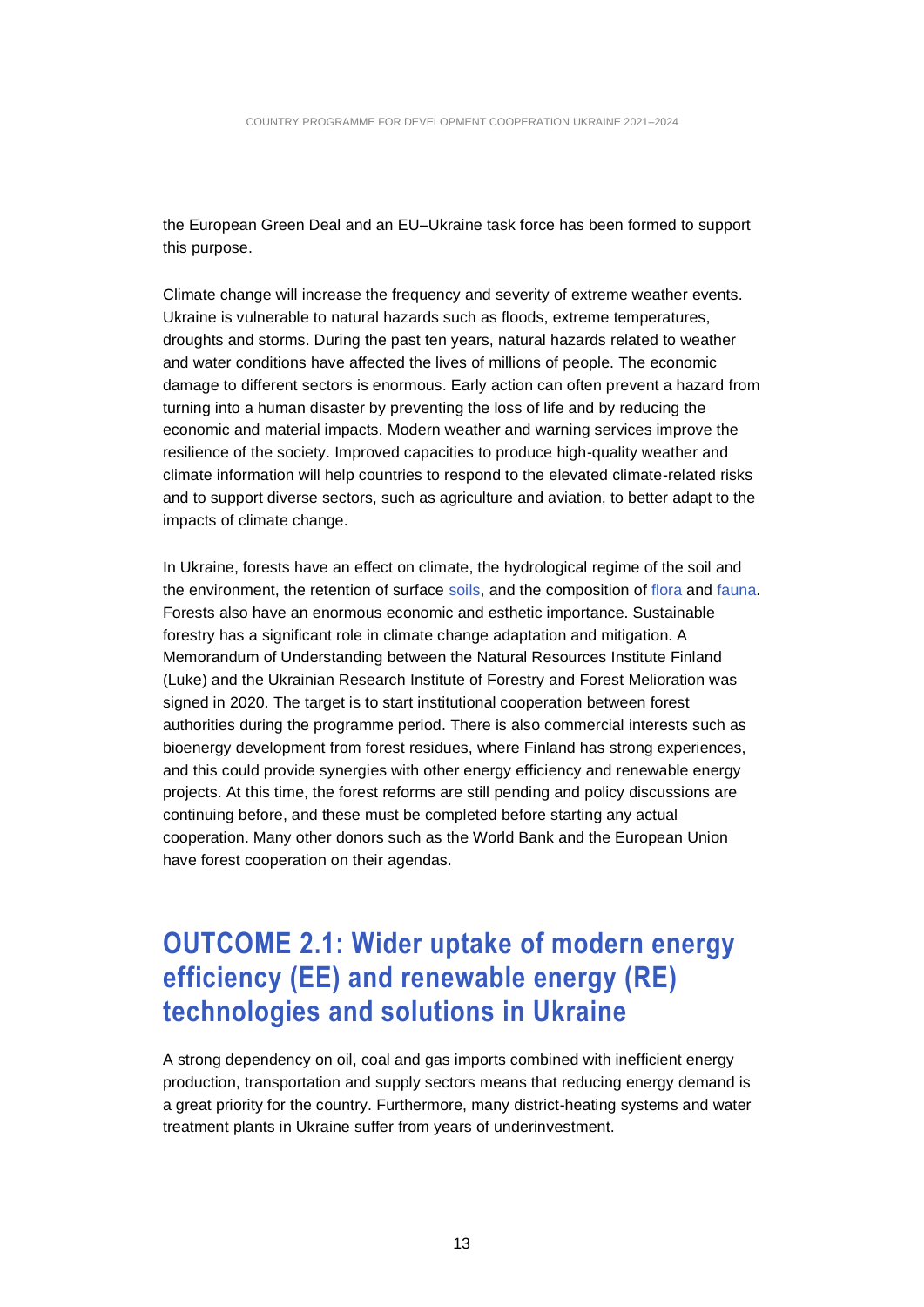A recent analysis has shown that Ukraine has the highest CO2 emissions per unit of GDP of any country in Europe, with energy-intensity levels three times higher than the EU average. Ukraine has its own national emissions target under the Paris Climate Agreement. This Nationally Determined Contribution (NDC) commits Ukraine to keeping emissions at 40 per cent below the 1990 levels in 2030. The recently adopted energy strategy sets a target of 25 per cent of electricity from renewable sources in 2035. Energy efficiency in buildings is expected to have the largest potential to cut emissions, followed by wind power.

Finland will contribute to energy security in Ukraine through the Finland–Ukraine Trust Fund (FUTF) which aims at strengthening the cooperation between Finland and Ukraine in the fields of environmentally sustainable energy services. The cooperation is expected to be organised in such a manner that institutions and companies in both Ukraine and Finland will be involved in developing and implementing projects and other joint activities, such as joint seminars, training courses and site visits. Grant funding is available for both public and private demonstration projects and technical assistance in the fields of energy efficiency, district heating, renewable energy and alternative types of energy sources in power and heat generation. The fund is managed and administered by the Nordic Environment Finance Corporation (NEFCO). NEFCO's cooperation partner in Ukraine is the State Agency for Energy Efficiency (SAEE). The programme was kicked-off in May 2018 and so far 33 projects have been approved, of which six projects have been fully implemented. The fund is planned to be active until 2021, but the implementation of some projects will most likely require additional time.

Political instability and economic crises of the past years have lessened the attractiveness of the Ukrainian markets among international investors and businesses in general. Engaging Finnish companies and organisations in the FUTF and in projects in Ukraine has turned out to be challenging. In 2020, the COVID-19 pandemic has slowed down all international trade, and has also hindered the export interests of Finnish companies. In the energy sector, the rapid changes in renewable energy subsidies have caused uncertainty among international investors. While the subsidy framework for renewable energy is under revision, the government policies and main objectives related to renewable energy and energy efficiency have, however, retained their focus as they were during the preparation and early years of the FUTF.

The mid-term evaluation (MTE) of the FUTF at the end of 2020 concluded that its overall relevance to Ukraine's renewable energy and energy efficiency policies has remained good. During the remaining fund life and its possible continuation, the key lessons learned from the MTE will be integrated into project implementation. These include stronger and earlier engagement by NEFCO with Finnish companies already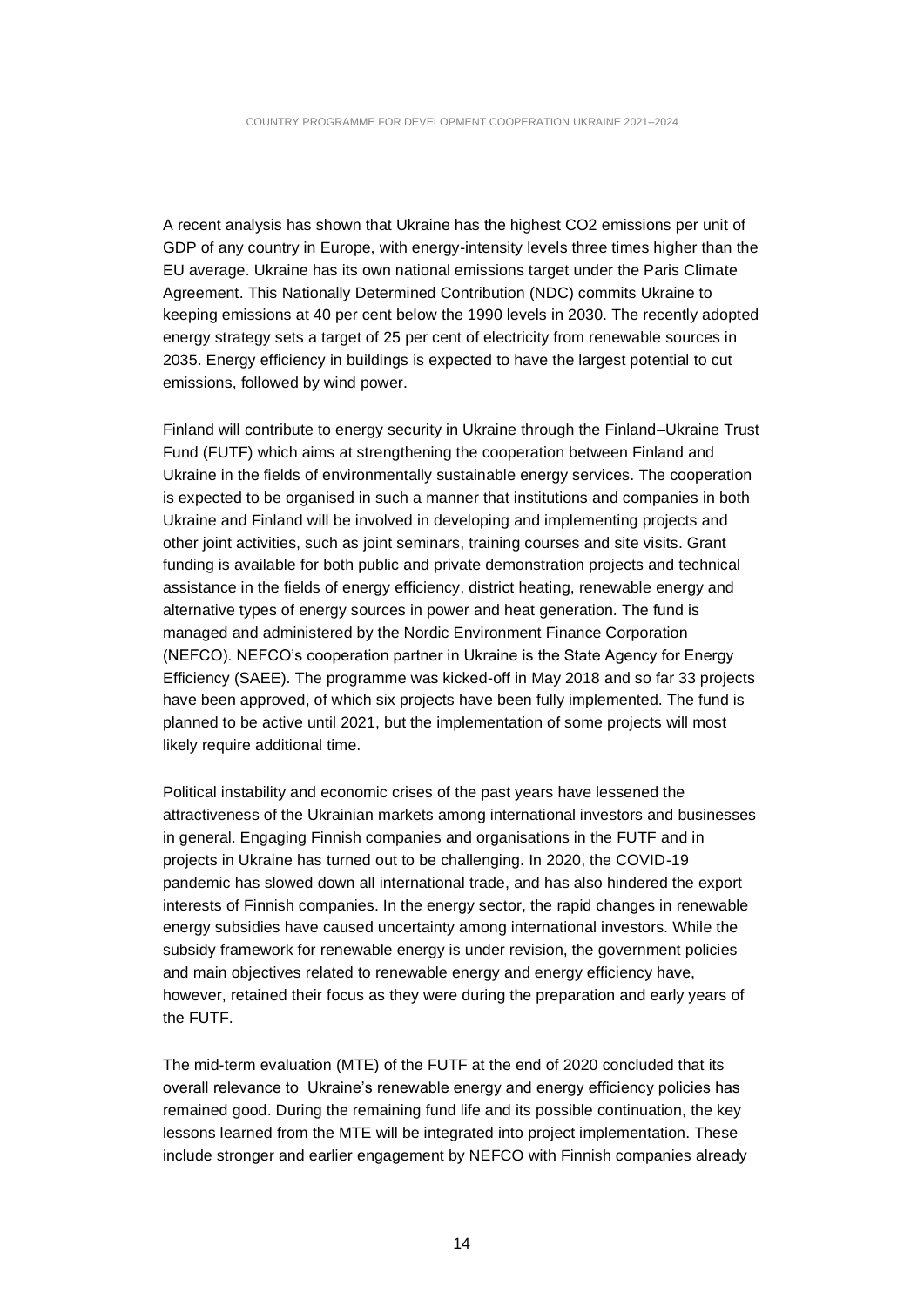during the project identification process, working through calls for proposals, and stronger outreach to other financiers to complement the FUTF grants and to continue developing the projects into bankable investments.

From the perspective of the Ministry for Foreign Affairs of Finland, it is essential to continue, even enlarge, the work in the energy efficiency and renewable energy sector in Ukraine in partnership with donors, agencies and the private sector, and also to utilise different instruments and tools, including the Ministry's development cooperation instruments. While the interest of Finnish companies towards the Ukrainian markets has been somewhat limited during the early years of the FUTF operation, Ukraine provides a very interesting market for Finnish companies in the future, thanks to the relatively short distance and similar technology needs in, for example, the energy and IT sectors. Finnish expertise in energy auditing, district heating and combined heat and power development, utility management, and biomass energy are particularly relevant in the Ukrainian context. The FUTF has a unique opportunity to be part of this development and contribute to building a stronger and sustainable long-term relationship between the countries.

#### <span id="page-14-0"></span>**OUTPUTS**

**2.1.1: Improved capacity of public and private actors in designing and implementing energy efficiency and renewable energy investments in Ukraine 2.1.2: Strengthened cooperation and knowledge exchange between Finnish and Ukrainian institutions and enterprises in the energy sector**

#### <span id="page-14-1"></span>**INPUTS (ONGOING AND PLANNED PROJECTS AND OTHER INPUTS):**

- Finland–Ukraine Trust Fund (FUTF) within NEFCO: energy efficiency, renewable energy and alternative types of energy sources, EUR 6 million for 2018–2022; possible extension to a  $2<sup>nd</sup>$  phase
- International Financial Institutions (IFIs), such as the European Bank for Reconstruction and Development (EBRD); cooperation and financing
- Private sector involvement
- Policy dialogue
- Team Finland's and Ministry for Foreign Affairs' development cooperation instruments
- European Union, Team Europe, the European Green Deal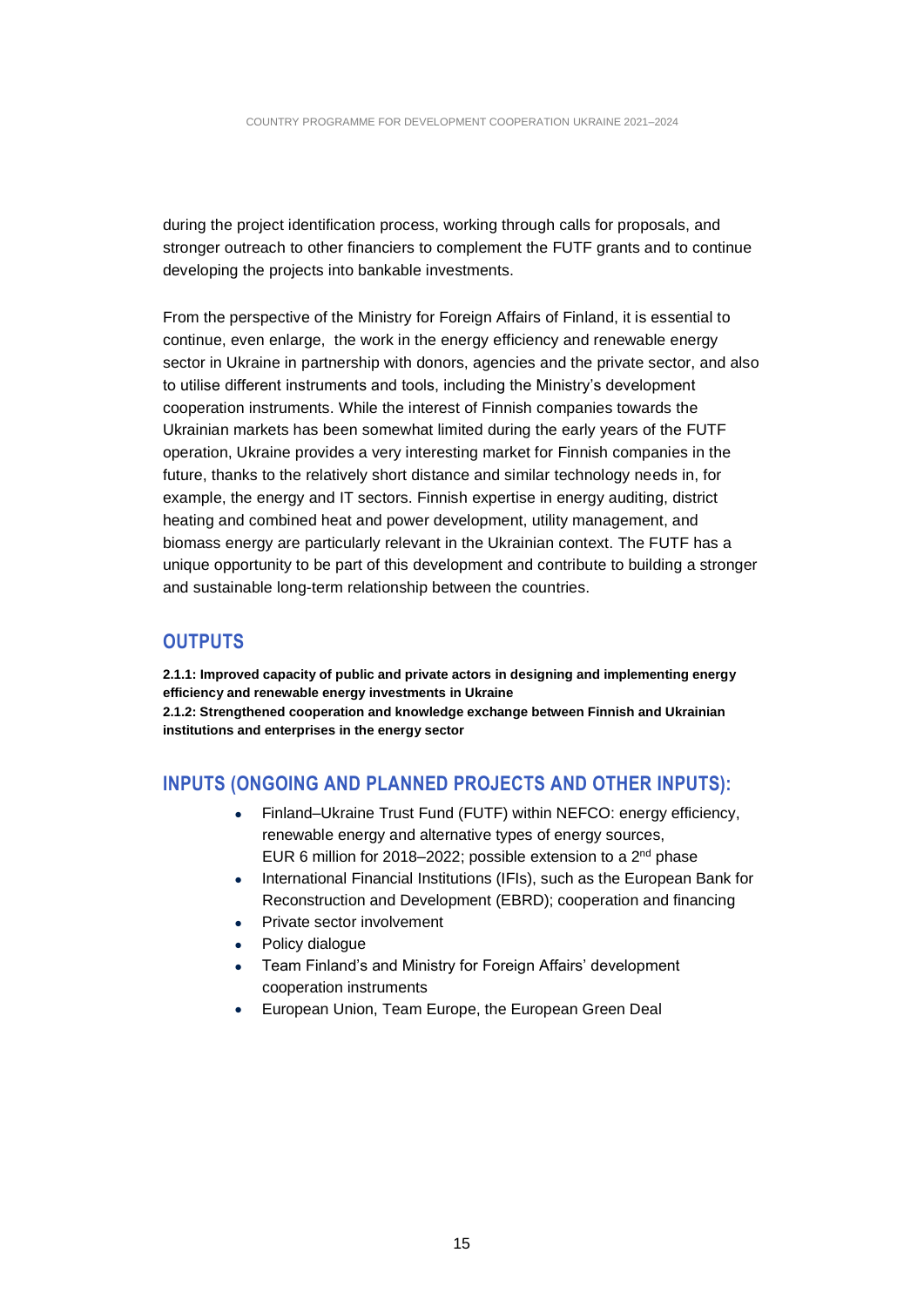### <span id="page-15-0"></span>**OUTCOME 2.2: Improved meteorology and disaster risk reduction services**

The Ukrainian Hydrometeorological Center (UHMC) and the Finnish Meteorological Institute (FMI) signed a Memorandum of Understanding (MoU) on 6 February 2018 on the cooperation between the institutes in the field of meteorology, climatology and air quality. The cooperation between FMI and UHMC aims to increase the understanding of modern technologies and the latest scientific achievements and the opportunities provided by these. The cooperation will collaborate closely with other on-going regional and possible future national initiatives to gain better and more sustainable results and benefits for the whole Ukrainian society and southeast Europe.

Technology has significantly changed weather and environmental observation and service processes. UHMC and the Ukrainian Government have underlined the need to take a major technical leap with modern technologies to be able to address better the current climate and national security challenges. There is also a need for enhancing the scientific expertise, strategic capacity and technical skills of the managers, staff and organisation as a whole.

Meteorological cooperation activities are targeted at strengthening Ukrainian capacity to provide weather and early warning services. The approach is to co-develop the services with intermediaries and organisations directly engaged with different endusers and responsible for disaster risk management, civil protection, the agriculture sector and aviation in the country. A significant contribution will be in developing new weather forecast and warning services for the different sectors of the society covering the Ukrainian territory and reaching to the community level. Investments in weather infrastructure are needed.

Finland will strengthen Ukraine's capacity to produce effective and timely weather and climate services and early warning systems. Hydrometeorological observation capabilities are needed for modernising and automating the hydrometeorological observation system in Ukraine. Integrated modern weather forecasting, an early warning system and an automated system for producing forecasts are planned to be built in the main UHMC regional offices and at the main international airports. Additionally, improvements in UHMC customer management and quality process and making these more transparent means that weather and early warning services can be tailored to the needs of stakeholders, customers and the general public and can be focused on delivering tailored services to the agriculture, aviation and safety sectors.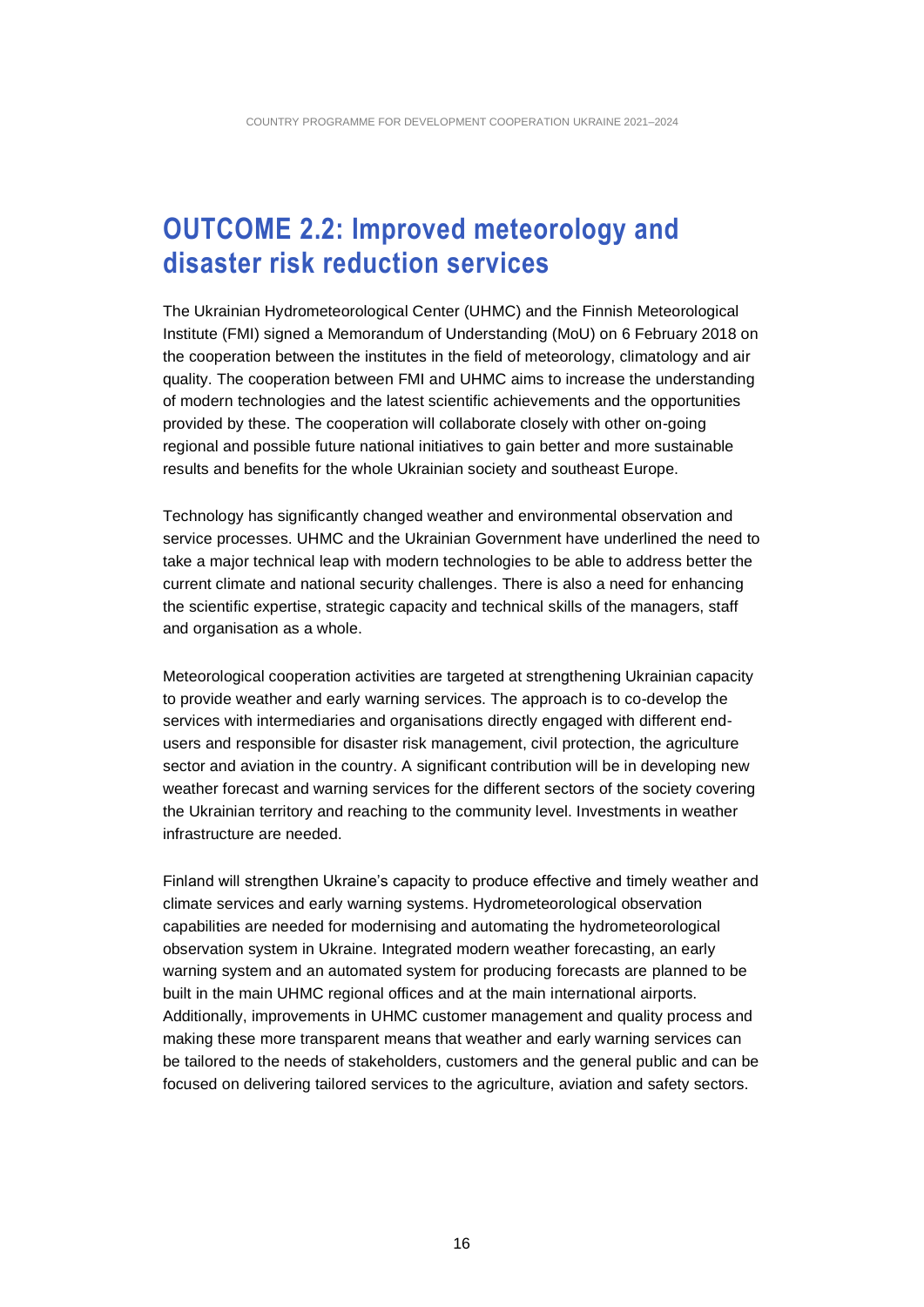#### <span id="page-16-0"></span>**OUTPUTS**

**2.2.1: Strengthened capacity to produce effective and timely weather and climate services and early warning systems**

#### <span id="page-16-1"></span>**INPUTS**

- Finland's support through the Institutional Cooperation Instrument (ICI) to the Finnish Meterological Institute, EUR 2 million in 2021–2024
- Ukrainian Hydrometeorological Center (UHMC) is committed to cofinancing the project by providing 'some' of the needed IT hardware for SmartMet installation; the exact co-financing will be defined during detailed planning of the project
- Policy dialogue
- European Union, Team Europe, the European Green Deal
- International Financial Institutions (IFIs) such as the European Bank for Reconstruction and Development (EBRD) and the World Bank
- Team Finland, Ministry for Foreign Affairs' development cooperation instruments
- Private sector
- Agencies such as the United Nations Office for Disaster Risk Reduction (UNDRR), the World Meterological Organization (WMO) and the Global Environmental Facility (GEF)
- Membership in Risk-informed Early Action Partnership (REAP)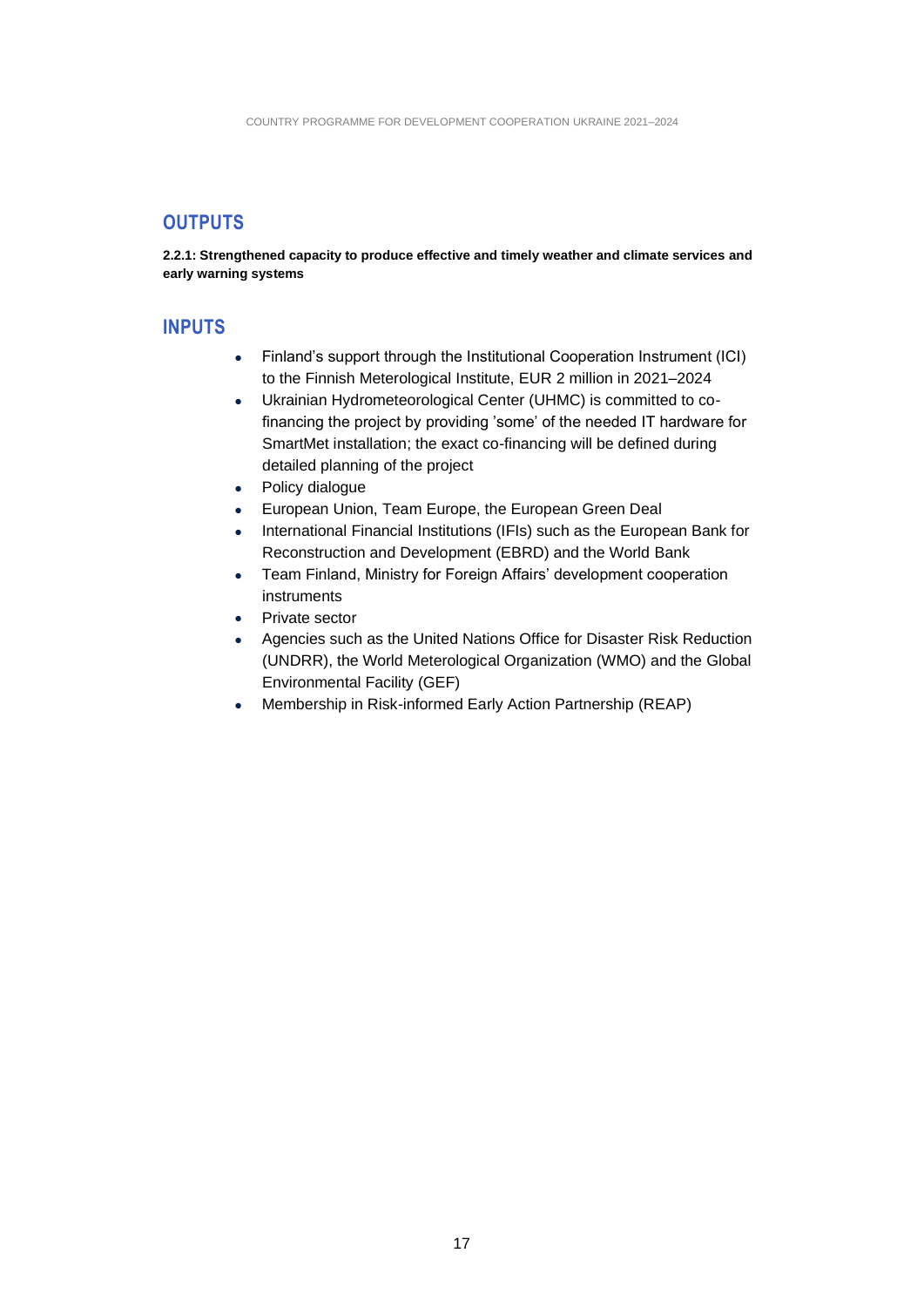## <span id="page-17-0"></span>**2 Risks, monitoring and evaluation**

### <span id="page-17-1"></span>**2.1 Risk management**

**All development cooperation involves risks.** Development cooperation is often conducted under complex and difficult conditions – in countries where the administrations may be weak, people live in extreme poverty and corruption is a problem.

The risks involved in implementing country programmes are assessed and monitored closely, but sometimes risks may materialise despite the precautions taken. Anticipating and managing risks is an essential part of implementing the country programmes: risk assessments are done regularly and impact the programme design and decision-making process at all stages. Risk mitigation measures, their success and the emerging risks must be reported annually.

The key strategic risk in Ukraine is the growing societal or political instability. It is highly likely that the conflict in eastern Ukraine will continue. Ukraine is undergoing a thorough and very complex reform process in the midst of an armed conflict. People are frustrated about the speed of the reforms and the increasing role of the oligarchic system. This will have a heavy impact on implementing the development cooperation projects, since the Ukrainian authorities will need more capabilities to manage the comprehensive transformation processes. The implementation of reform-oriented development cooperation projects helps to mitigate these risks by careful planning, participatory working methods and active coordination. Ukraine needs foreign assistance to implement deep and thorough reforms in line with European standards in the areas of human rights, the rule of law, and democracy in order to meet its obligations as a member state of the Council of Europe. Far-reaching and deeply rooted structural corruption is a major problem in Ukraine.

Underfinanced institutions, low salaries and vested interests are likely to lead to poor governance, where the misappropriation of funds and corruption are often the main operational risks. Finland is trying to mitigate the risk by implementing the cooperation programme through well-established, strong institutions. Underdeveloped coordination mechanisms have a strong impact on the effectiveness of development cooperation and should be mitigated by establishing national coordination mechanisms and joint activities with international partners that already have smoothly functioning coordination processes.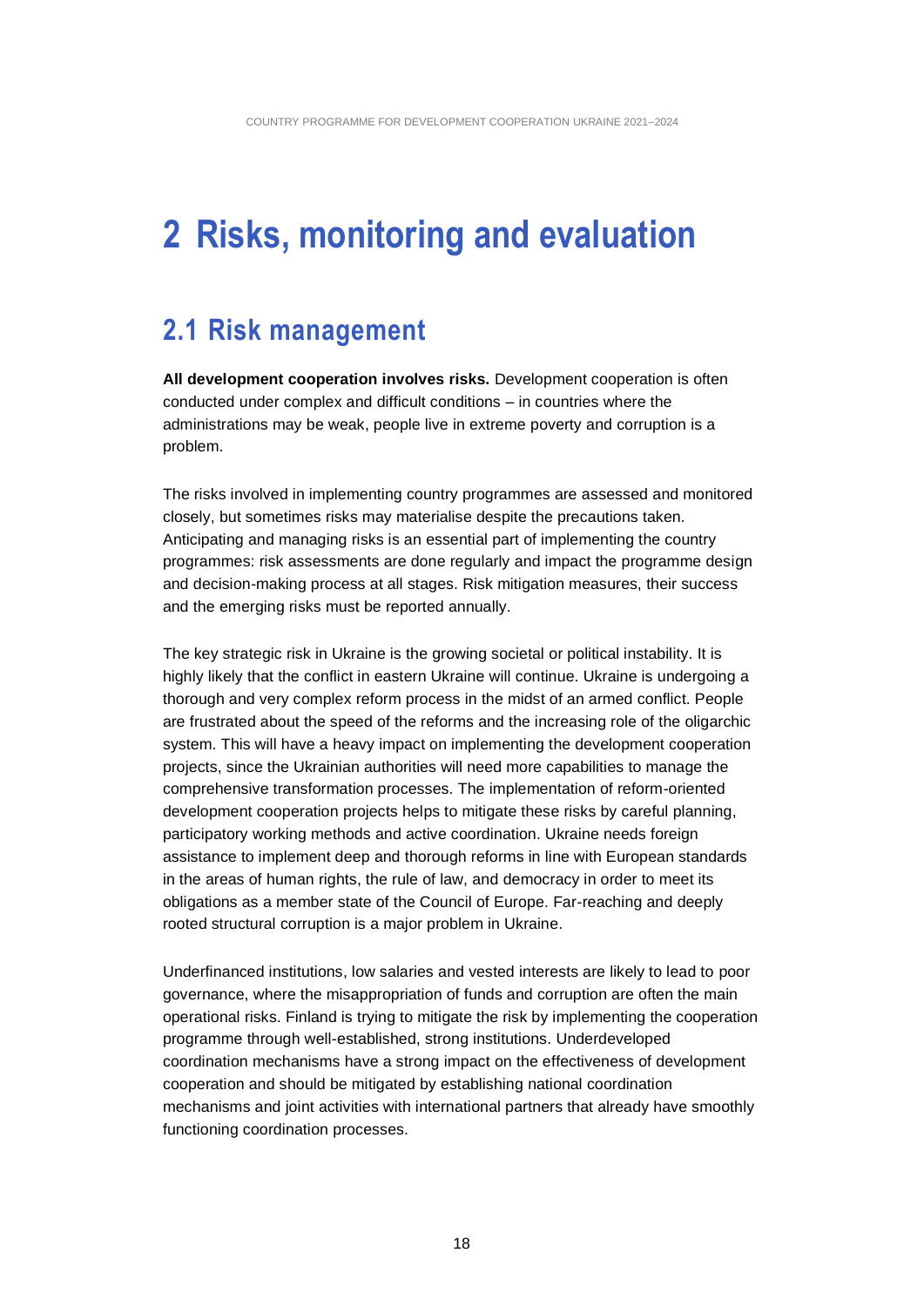The human rights-based approach in development cooperation is new to Ukrainian stakeholders and the capacity to advance these issues is limited. In some cases, analyses of potential human-rights implications must be part of the project preparation and should include gender equality, and the status of women and girls, persons with disabilities and vulnerable groups. During project implementation, human rights and gender implications should be monitored.

Ukraine is vulnerable to natural and man-made risks. Natural hazards include floods, extreme temperatures, droughts and storms. Man-made and technological risks are connected to industrial and energy production. These risks can be mitigated by supporting meteorological services and cleaner energy.

In the context of implementing country programmes, the risks are managed through careful planning, screening, and the selection of partners and funding channels. All programmes report on the use of funding and the results of their work. The Ministry for Foreign Affairs and embassies follow the progress, the use of funds, and the reliability of reporting through steering groups, monitoring visits, independent evaluations and reviews, and regular communications. The Ministry also commissions external auditing companies to perform regular audits.

### <span id="page-18-0"></span>**2.2 Monitoring, evaluation and learning**

**Country teams are in charge of monitoring the performance of country programmes for development cooperation.** This work follows the Ministry's principles and guidelines, especially the Guidelines on Results-based Management, the Manual for Bilateral Programmes and the Evaluation Guidelines. In joint arrangements, Finland will participate in joint reviews and evaluations, and aims to support the development of local monitoring and evaluation frameworks and capacity.

The Ukraine Country Programme will be monitored closely. Monitoring and evaluation activities are identified in the monitoring and evaluation plan, which will be followed up and updated regularly.

The synthesis evaluation of the development cooperation in Ukraine and Central Asia during 2009–2021 will be conducted by the development evaluation unit of the Ministry for Foreign Affairs (EVA-11) in 2020–2021. The evaluation will provide for one point of reference for future evaluations and learning. Evaluations by partner organisations will be utilised.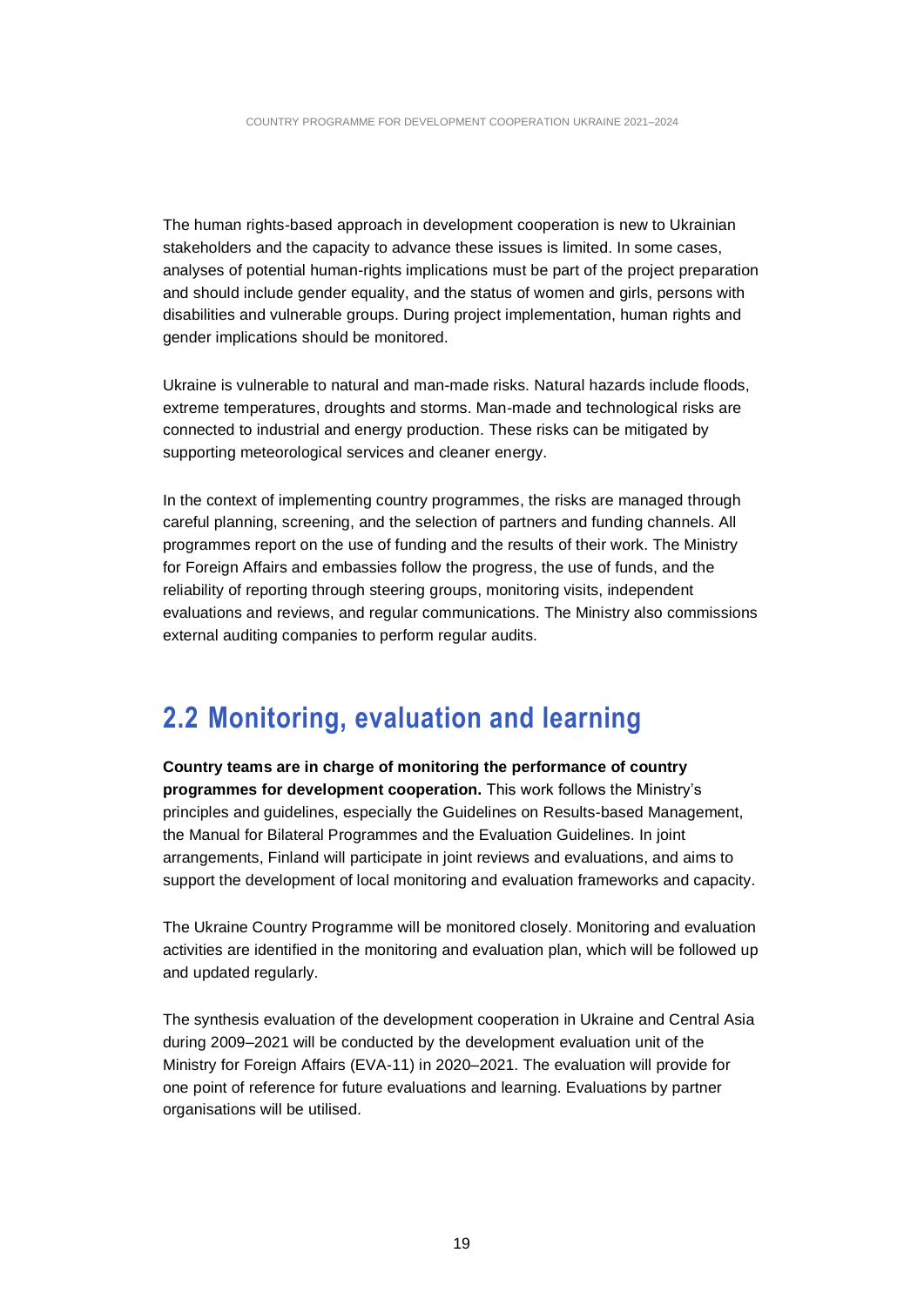The collective monitoring and evaluation cycle of Finland's country programmes includes monitoring, evaluation and reporting activities, which are carried out simultaneously for all country programmes and in a fixed format**.** These include yearly reports, biannual synthesis reports, mid-term review and external evaluations.

In preparing the **annual results report** of the country programmes for development cooperation, the country team assesses not only the programme performance as per the results framework but also assesses the validity of the theories of change and related assumptions and risks vis-á-vis the context. The theories of change may be adapted to changing circumstances or implementation strategies, if deemed necessary. The annual report is discussed within the respective regional department.

**A synthesis report of the annual reports are prepared as a joint effort by the regional departments every two years**. The departments synthesise the main findings or trends found in all of the annual results reports of the country programmes.

Country teams will carry out a **mid-term review** of all the country programmes. The mid-term review results and recommendations are used for decision-making on whether changes are needed in a country programme's impact areas. The Ministry's Evaluation Unit may carry out an evaluation of country programmes towards the end of the country programme cycle.

An audit is an assessment of the adequacy of management controls to ensure the economic and efficient use of resources; the safeguarding of assets; the reliability of financial and other information; the compliance with regulations, rules and established policies; the effectiveness of risk management; and the adequacy of organisational structures, systems and processes, among others. The audit focuses on compliance and helps in providing an understanding of the risks and in better mitigation of the risks. Management and financial controls can also be reviewed before entering into an agreement or financial support through due diligence investigations or institutional capacity assessments.

### <span id="page-19-0"></span>**2.3 Tentative financing plan**

The financial framework for 2021–2024 is approximately EUR 29 million. The financing plan includes the bilateral development cooperation that is programmed under the Ukraine Country Programme. It does not include humanitarian aid, private sector instruments or Finnish civil society organisations (CSOs).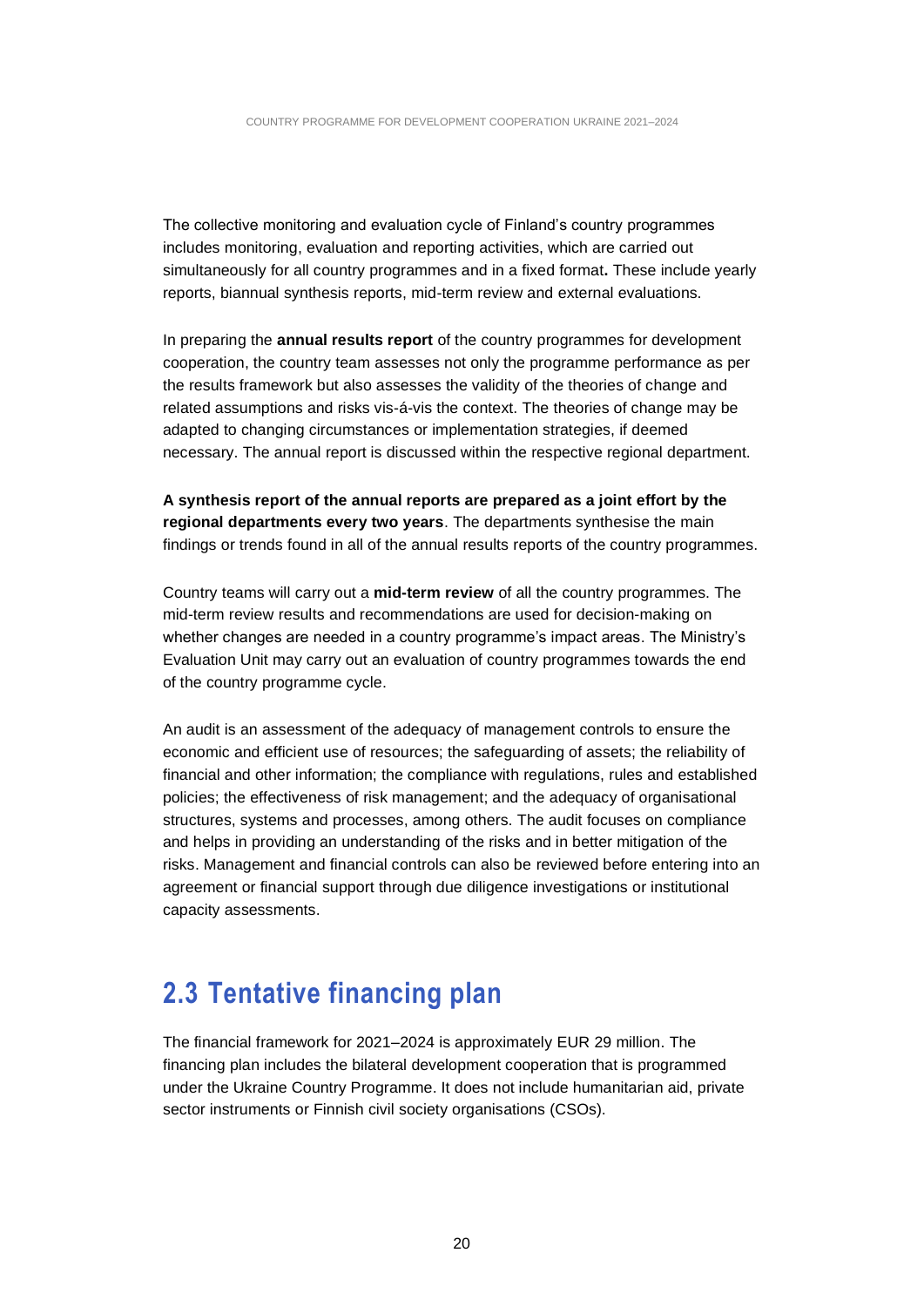